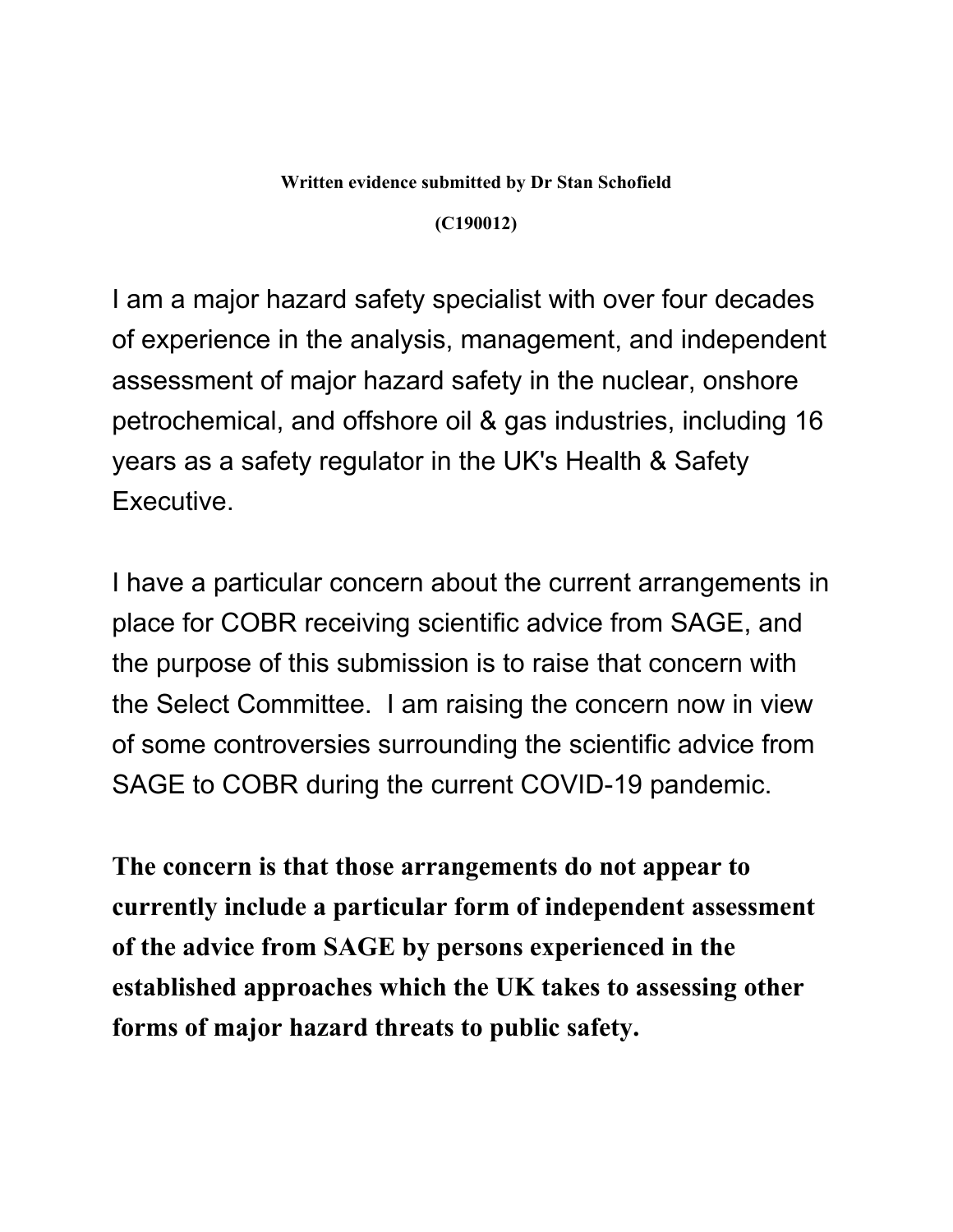Such independent assessment is good practice within the UK and globally, and helps ensure that scientific advice is based on a rational consensus and is consistent with some central principles of public safety. In the UK particularly, it helps ensure that those responsible for safety are doing all that can reasonably be done to make the public safe from identified hazards.

In the UK, both the best practice for health and safety and the regulatory system for ensuring it are based on the principle of 'reasonable practicability', where measures to protect people are required to be taken 'so far as is reasonably practicable'. In this system, an acceptable approach to safety involves those responsible for safety asking the basic question, "Have we done, or are we doing, all that can reasonably be done, in the current circumstances, to ensure that people are safe from the relevant hazards?"

In order to answer 'Yes' to this question, it is important that any scientific advice which influences decisions on safety be scrutinised by independent persons experienced in established approaches to assessing major hazard risks, particularly HSE's Cautionary Approach to safety and the hierarchy of Avoidance, Prevention, Control and Mitigation.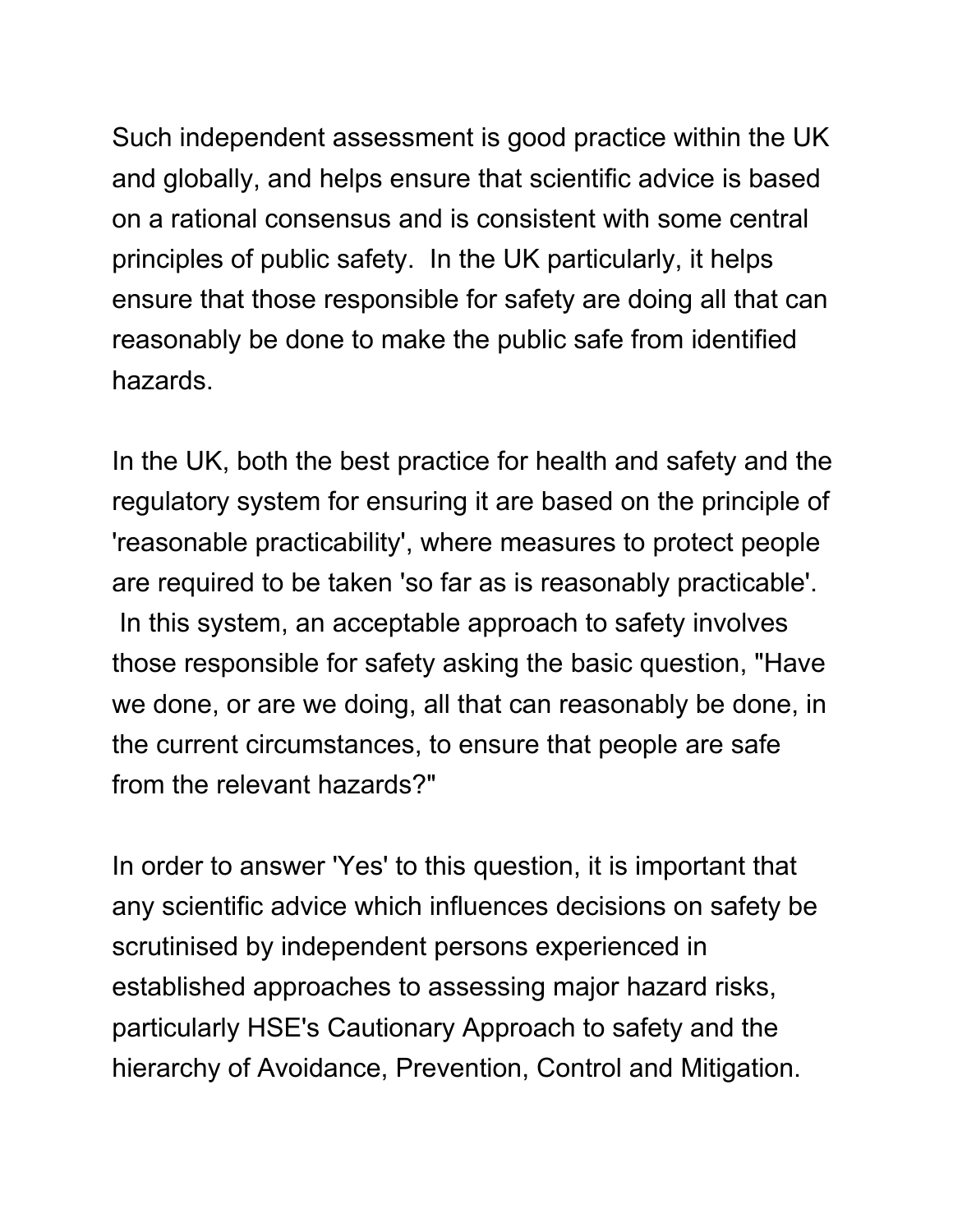Such scrutiny would provide essential checks and balances on the scientific advice, helping achieve a rational consensus on what measures should be put in place, and when, to ensure public safety 'so far as is reasonably practicable'.

In the case of the controversies surrounding the scientific advice about COVID-19, if such independent assessment had been performed, then less contentious decisions might have been made by the UK Government. This is for two reasons:

(1). HSE's Cautionary Approach is a driver towards identifying measures for safety that are proportionate (reasonable and timely). The Cautionary Approach would be particularly important when there are uncertainties in any models being used by SAGE, such as mathematical models, because it provides a bias towards safety where a focus on measures that are *prima facie* reasonable and timely takes precedence over unvalidated theoretical models.

(2). The hierarachy of Avoidance, Prevention, Control and Mitigation helps identify measures that tend towards avoiding or preventing escalation of a sequence of events, such as early intervention in the spread of a virus, over measures to control or mitigate once valuable time has elapsed and the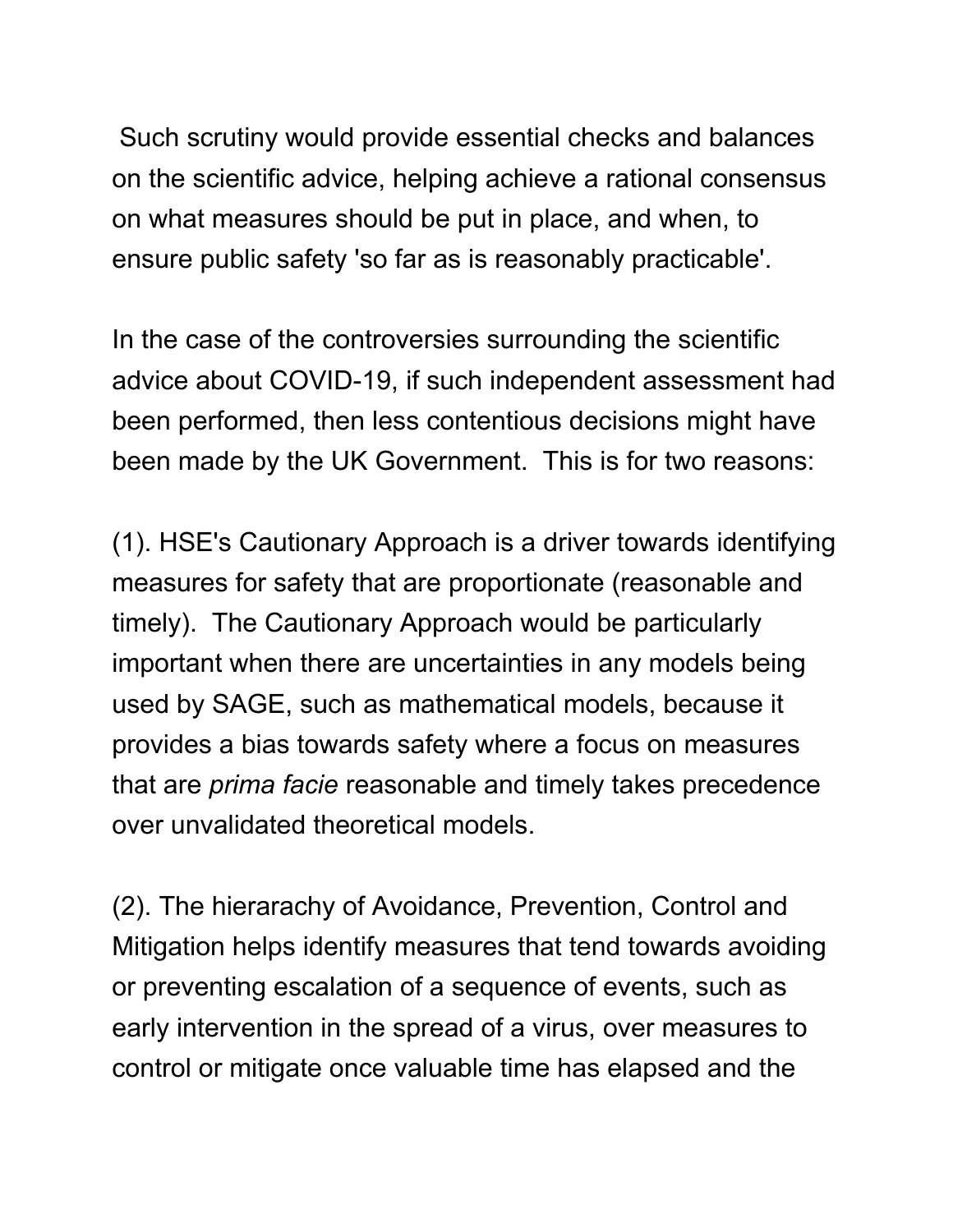situation has already escalated.

It is established good practice that those carrying out such independent assessment are experienced in forming judgements on the validity and accuracy of any scientific analyses (including any mathematical modelling) that inform the scientific advice being assessed. Such assessors should be independent of those individuals and organisations carrying out the analyses being assessed, in order to ensure that their scrutiny is impartial and free of potential conflicts of interest.

During the COVID-19 pandemic to date, it is apparent that such independent assessment has been absent from the process of SAGE providing scientific advice to COBR, with potentially adverse effects on the effectiveness of decisions which the UK Government has taken in attempts to control the spread of SARS-CoV-2. That this is so could be considered ironic given that the UK is a global leader in approaches to the assessment of other major hazards such as nuclear and petrochemical, whilst the handling of COVID-19 appears to be lagging in the face of what has been a reasonably foreseeable threat to public safety since the beginning of the outbreak in China.